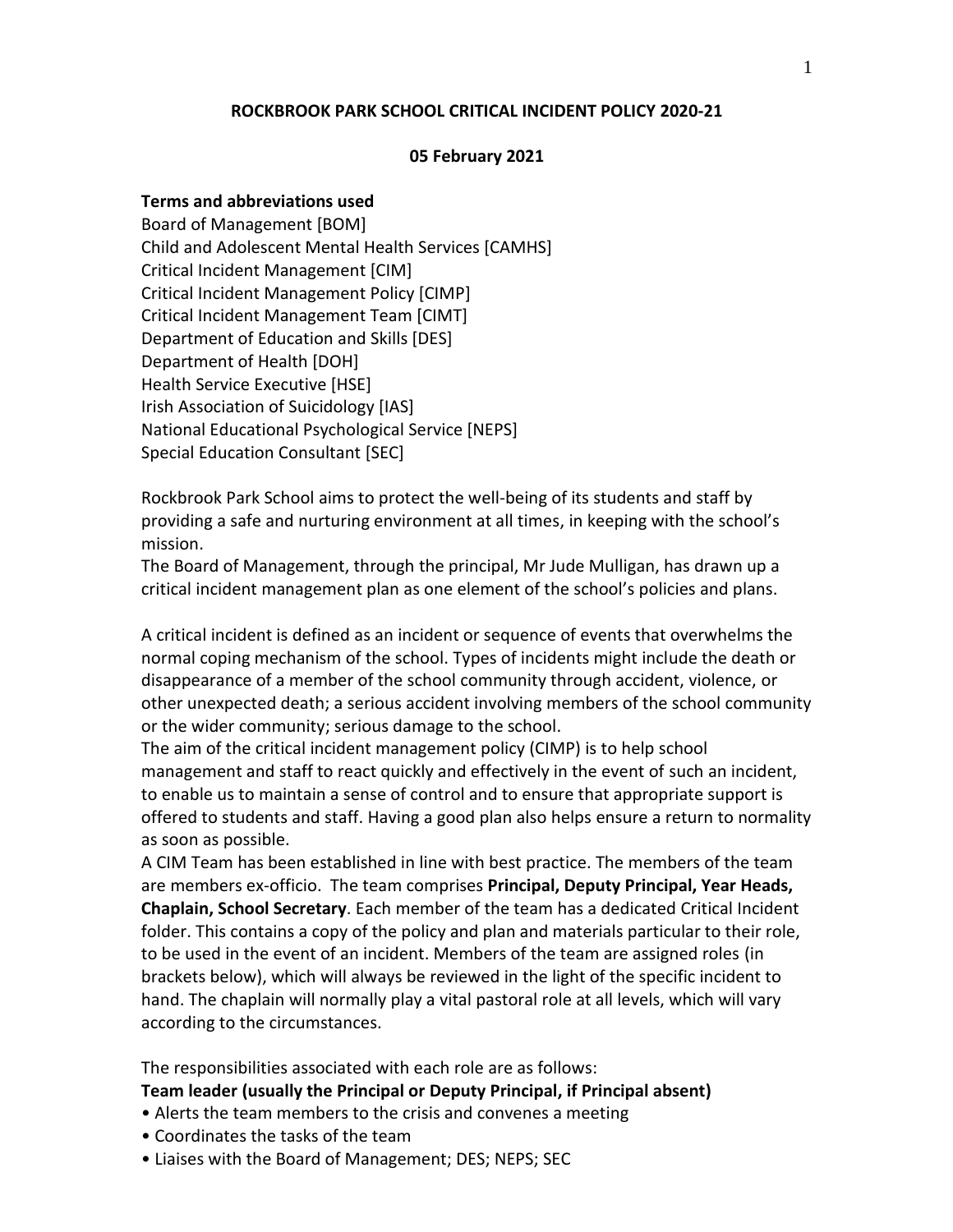- Liaises with the bereaved family
- Liaises with the Gárdaí
- Ensures that information about deaths or other developments are checked for accuracy before being shared

### **Liaison with Staff (usually the Deputy Principal)**

• Leads briefing meetings for staff on the facts as known; gives staff members an opportunity to express their feelings and ask questions; outlines the routine for the day.

- Advises staff on the procedures for identification of vulnerable students
- Provides materials for staff (from their critical incident folder)
- Keeps staff updated as the day progresses
- Is alert to vulnerable staff members and makes contact with them individually

• Advises them of the availability of the Employee Assistance Service and gives them the contact number.

### **Liaison with students (usually a Year Head)**

- May co-ordinate information about students they are concerned about
- Alerts other staff to vulnerable students (appropriately)
- Provides materials for students (from their critical incident folder)
- Keeps records of students seen by external agency staff
- Sets up and supervises a 'quiet room', where this is agreed.

### **Liaison with Community or Agencies (usually Secretary)**

- Maintains up-to-date lists of contact numbers of
- Key parents, such as members of the Parents Association
- Emergency support services and other external contacts & resources
- Liaises with agencies in the community for support and onward referral
- Is alert to the need to check credentials of individuals offering support
- Coordinates the involvement of these agencies
- Reminds agency staff to wear name badges
- Updates team members on the involvement of external agencies

### **Liaison with parents (usually Deputy Principal)**

- Visits the bereaved family with the team leader
- Arranges parent meetings, if held
- May facilitate such meetings, and manage 'questions and answers'
- Manages the 'consent' issues in accordance with agreed school policy
- Ensures that sample letters are typed up, on the school's system and ready for adaptation
- Sets up room for meetings with parents
- Maintains a record of parents seen
- Meets with individual parents
- Provides appropriate materials for parents (from their critical incident folder)

### **Liaison with the media (usually Principal)**

• In advance of an incident, will consider issues that may arise and how they might be responded to (e.g. students being interviewed, photographers on the premises, etc)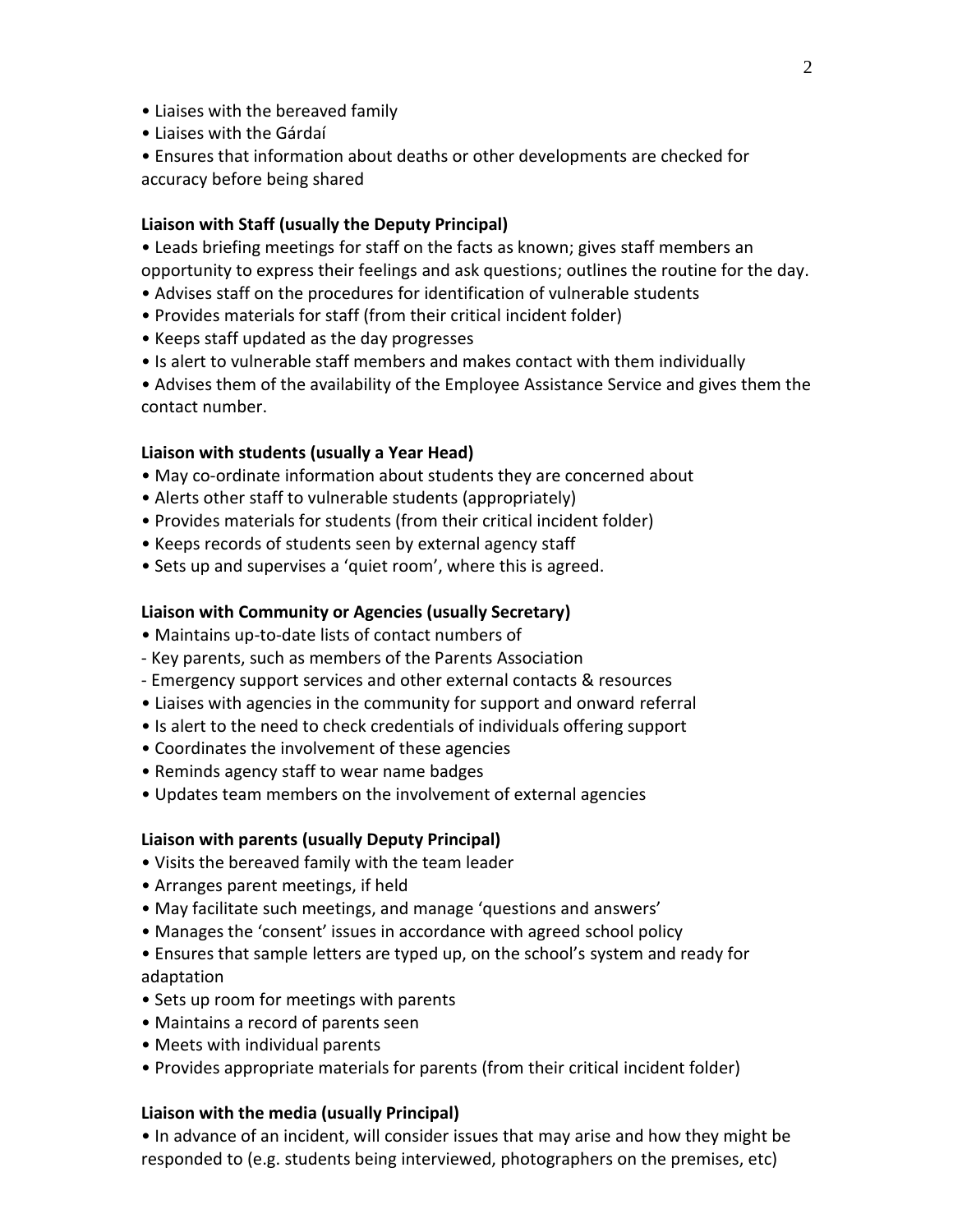• In the event of an incident, will liaise, where necessary, with the relevant agencies

• Will draw up a press statement, give media briefings and interviews (as agreed by school management)

# **Administrator (usually Secretary)**

- Maintenance of up to date telephone numbers of
- Parents or guardians
- Teachers
- Emergency services
- Takes telephone calls and notes those that need to be responded to
- Ensures that templates are on the school's system in advance and ready for adaptation
- Prepares and sends out letters, emails and faxes
- Photocopies materials needed
- Maintains records

# **Record keeping**

In the event of an incident, each member of the team will keep records of phone calls made and received, letters sent and received, meetings held, persons met, interventions used, material used etc.

The Secretary will have a key role in receiving and logging telephone calls, sending letters, photocopying materials, etc.

# **Confidentiality and good name considerations**

The management and staff of Rockbrook Park School have a responsibility to protect the privacy and good name of the people involved in any incident and will be sensitive to the consequences of any public statements. The members of the school staff will bear this in mind, and will seek to ensure that students also do so.

For instance, the terms 'tragic death' or 'sudden death' are more appropriate than 'suicide' unless there is solid information that death was due to suicide, *and* that the family involved consents to its use. 'Violent death' may be used in other circumstances, rather than the term 'murder'.

# **Critical Incident Rooms**

In the event of a critical incident, the conference rooms (rooms 8 and 9 on the second floor) will be used for meetings.

# **Consultation and communication regarding the plan**

All staff were consulted and their views canvassed in the preparation of this policy and plan. Students and parent representatives were also consulted and asked for their comments.

Our school's final policy and plan in relation to responding to critical incidents has been presented to all staff. Each member of the critical incident team has a personal copy of the plan. All new and temporary staff will be informed of the details of the plan by the Secretary and details of the plan are in the Staff Handbook. The plan will be reviewed and updated every two years.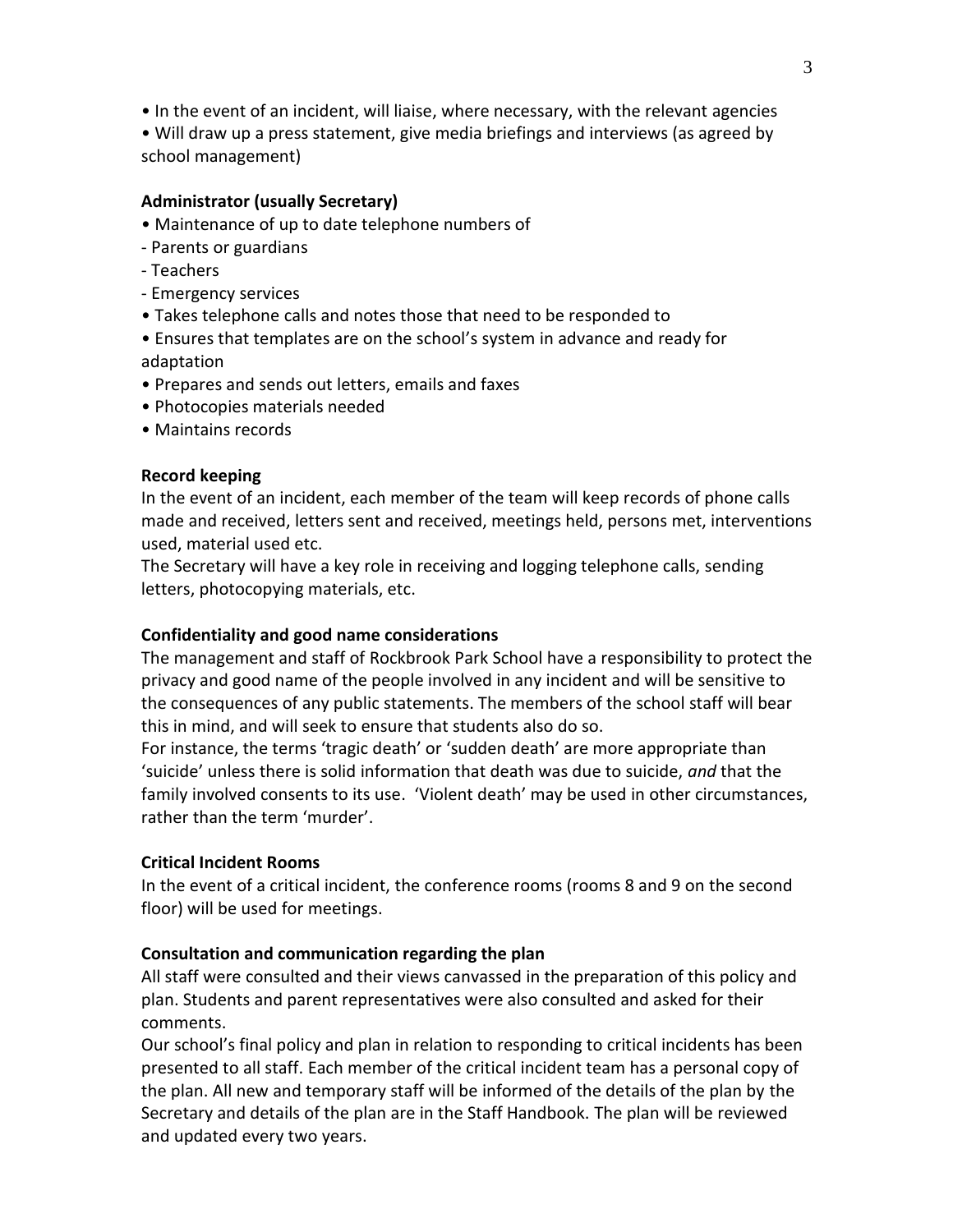# **Useful resources (2021)**

- Responding to Critical Incidents: Guidelines & Resources for Schools (NEPS 2016)
- Suicide Prevention in Schools: Best Practice Guidelines (IAS, National Suicide Review Group (2002)
- Best Practice Guidance for Suicide Prevention Services (HSE 2019)
- Well-Being in Post-Primary Schools Guidelines for Mental Health Promotion and Suicide Prevention (DES, DOH, HSE 2013)
- Well-Being in Primary Schools Guidelines for Mental Health Promotion (DES, DOH, HSE 201 5)

## **Critical Incident Management Team**

| Role                     | <b>Name</b>            | <b>Telephone number</b><br>(home and mobile) |
|--------------------------|------------------------|----------------------------------------------|
| <b>Team Leader</b>       | <b>Jude Mulligan</b>   | 087-9568751                                  |
| Garda Liaison            | <b>Jude Mulligan</b>   | 087-9568751                                  |
| <b>Staff Liaison</b>     | <b>Paul Whinnery</b>   | 085-7404648                                  |
| <b>Student Liaison</b>   | <b>William O'Brien</b> | 086-3693880                                  |
| <b>Parent Liaison</b>    | <b>Paul Whinnery</b>   | 085-7404648                                  |
| <b>Community Liaison</b> | <b>Jude Mulligan</b>   | 087-9568751                                  |
| <b>Media Liaison</b>     | <b>Jude Mulligan</b>   | 087-9568751                                  |
| Administrator            | <b>Paul Whinnery</b>   | 085-7404648                                  |
| (Chaplain)               | Fr Donncha O hAodha    | 086-3105248                                  |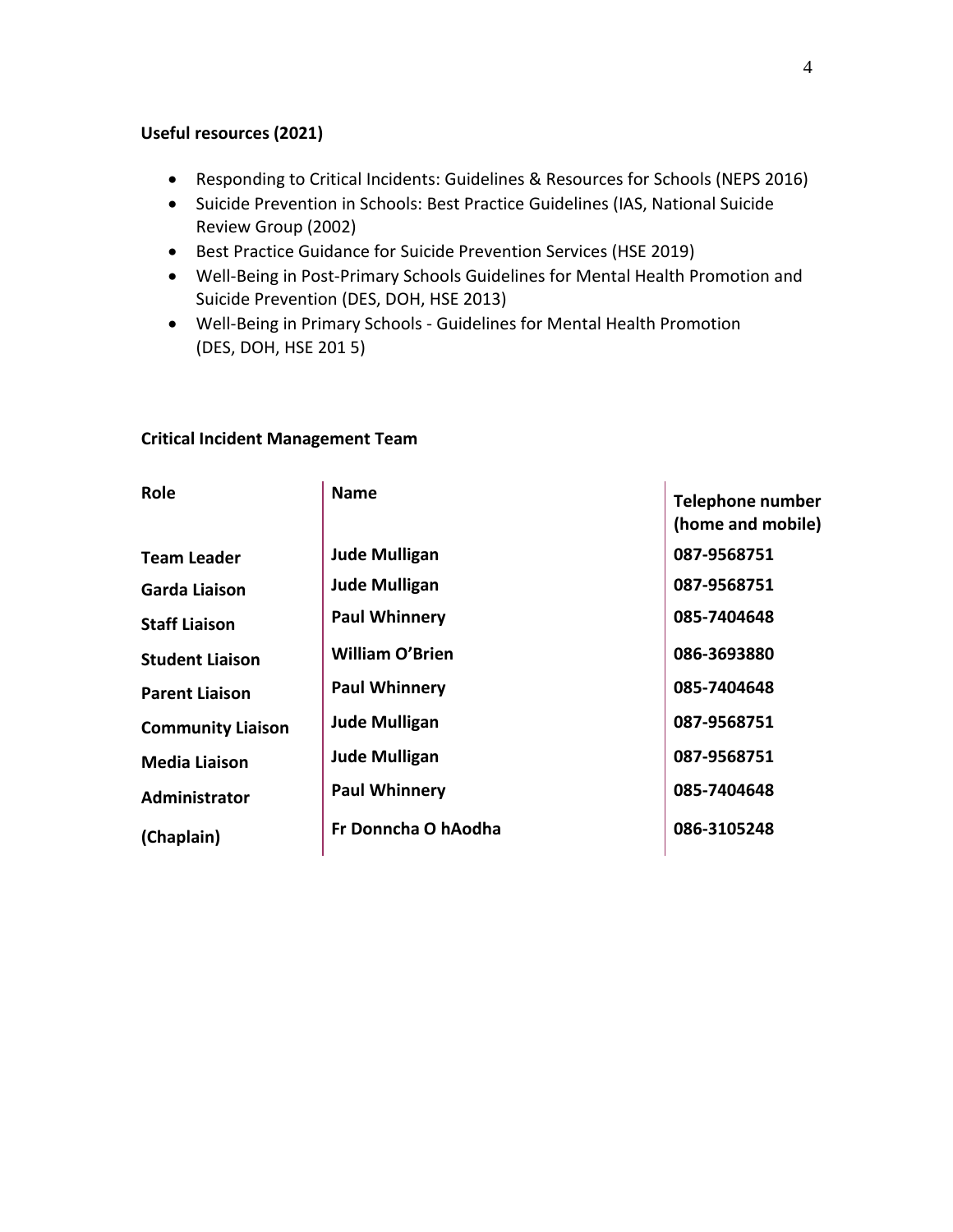**Short-term actions – Day 1** 

**Task Name is a set of the set of the set of the set of the set of the set of the set of the set of the set of the set of the set of the set of the set of the set of the set of the set of the set of the set of the set of t** 

**Gather accurate information** 

**Who, what, when, where?** 

**Convene a CIMT meeting – specify time and place clearly** 

**Contact external agencies** 

**Arrange supervision for students** 

**Hold staff meeting** 

**Agree schedule for the day** 

**Inform students – (close friends and students with learning difficulties may need to be told separately)** 

**Compile a list of vulnerable students** 

**Contact/visit the bereaved family** 

**Prepare and agree media statement and deal with media** 

**Inform parents** 

**Hold end of day staff briefing**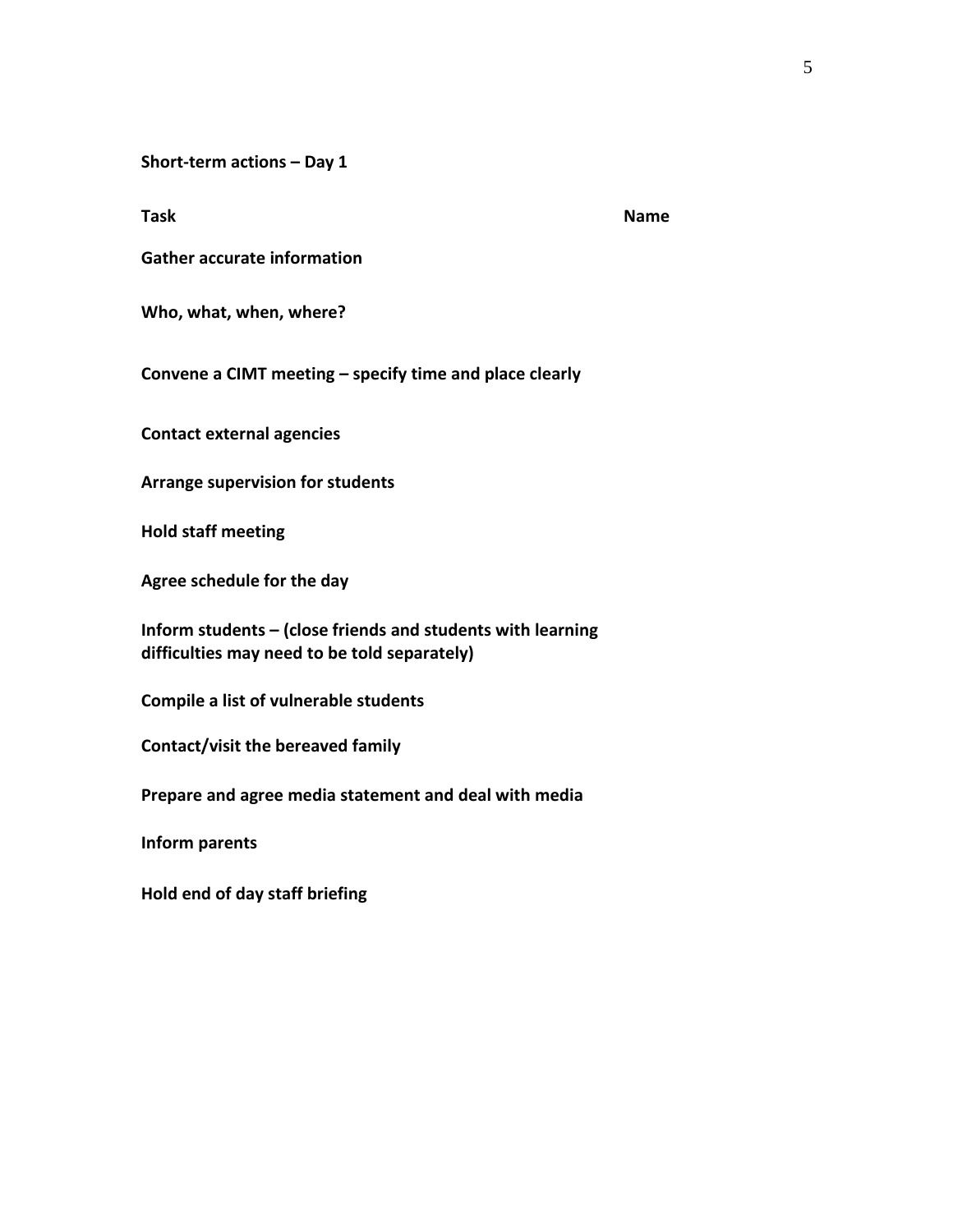| Medium-term actions - (Day 2 and following days)           |                                           |  |  |  |
|------------------------------------------------------------|-------------------------------------------|--|--|--|
| <b>Task</b>                                                | <b>Name</b>                               |  |  |  |
| Convene a CIMT meeting to review the events of day         |                                           |  |  |  |
| <b>Meet external agencies</b>                              |                                           |  |  |  |
| <b>Meet whole staff</b>                                    |                                           |  |  |  |
| Arrange support for students, staff, parents               |                                           |  |  |  |
| Visit the injured                                          |                                           |  |  |  |
| Liaise with bereaved family regarding funeral arrangements |                                           |  |  |  |
| Agree on attendance and participation at funeral service   |                                           |  |  |  |
| Make decisions about school closure                        |                                           |  |  |  |
| Follow-up - beyond 72 hours<br><b>Task</b>                 | <b>Name</b>                               |  |  |  |
| Monitor students for signs of continuing distress          | <b>Class teachers</b>                     |  |  |  |
| Liaise with agencies regarding referrals                   |                                           |  |  |  |
| Plan for return of bereaved student(s)                     |                                           |  |  |  |
| Plan for giving of 'memory box' to bereaved family         |                                           |  |  |  |
| Decide on memorials and anniversaries                      | <b>BOM/Staff, parents</b><br>and students |  |  |  |
| Review response to incident and amend plan                 | Staff/BOM                                 |  |  |  |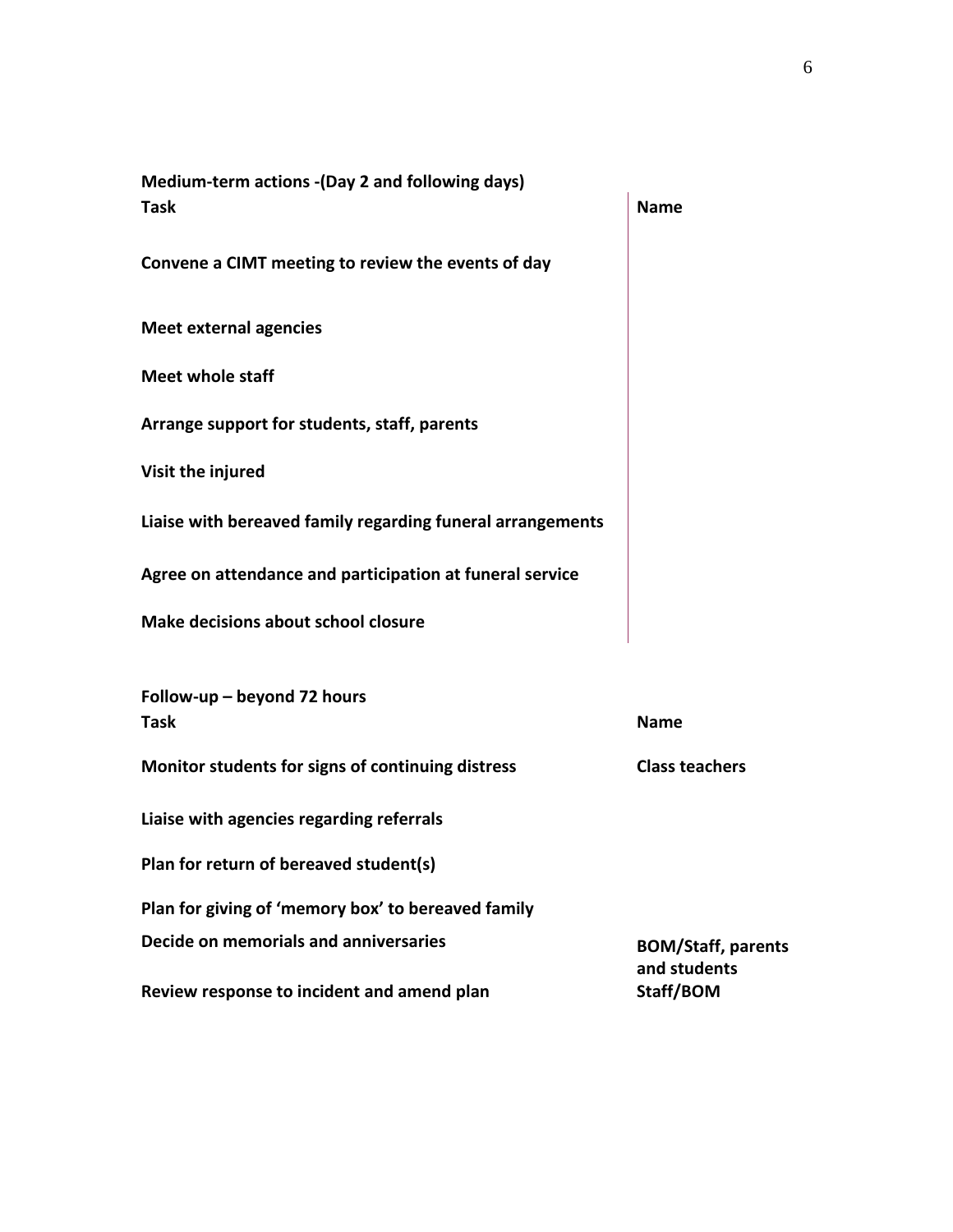# **EMERGENCY CONTACT LIST Resource for schools: (To be displayed in staff-room, school office and Principal's office etc)**

| <b>AGENCY</b>       | <b>CONTACT NUMBERS</b>   |
|---------------------|--------------------------|
| <b>GARDA</b>        | Rathfarnham 01-6666500   |
| <b>HOSPITAL</b>     | Tallaght 01-4142000      |
| <b>FIRE BRIGADE</b> | 01-6734000 (Townsend St) |

# **HSE/Community Care Team/ Child and Family Centre/ CAMHS**

Can't find what you're looking for? Call us on 1850 24 1850

| <b>DUBLIN SOUTH</b> | Social Work             | (01) 268 0320   |
|---------------------|-------------------------|-----------------|
| <b>EAST</b>         | Department,             | $(01)$ 268 0333 |
|                     | Vergemount Hall,        |                 |
|                     | Clonskeagh, Dublin 6    |                 |
| <b>DUBLIN SOUTH</b> | Duty Social Work        | $(01)$ 648 6555 |
| <b>CITY</b>         | Carnegie Centre, 21-25  | $(01)$ 648 6730 |
|                     | Lord Edward Street,     | $(01)$ 416 4441 |
|                     | Dublin 2                |                 |
|                     | Public Health Nursing,  |                 |
|                     | 21-25 Lord Edward       |                 |
|                     | Street, Dublin 2        |                 |
|                     | Family Support Service, |                 |
|                     | 78B Church House,       |                 |
|                     | Donore Avenue, Dublin   |                 |
|                     | 8                       |                 |
| <b>DUBLIN SOUTH</b> | <b>Milbrook</b>         | $(01)$ 452 0666 |
| <b>WEST</b>         | Lawn, Tallaght, Dublin  | $(01)$ 427 5000 |
|                     | 24                      |                 |

**NEPS PSYCHOLOGIST** Dublin Region Regional Director: Margaret Grogan NEPS, Floor4, Metropolitan Building, James Joyce St. Dublin 1, D01 KOY8 Tel. (0761) 108660

Dublin Mid-Leinster Region Regional Director: Mary Mullany NEPS, Floor 1, BIM Building, 12 Crofton Road, Dun Laoghaire, Co. Dublin, A96 E5AO Tel. (0761) 108400